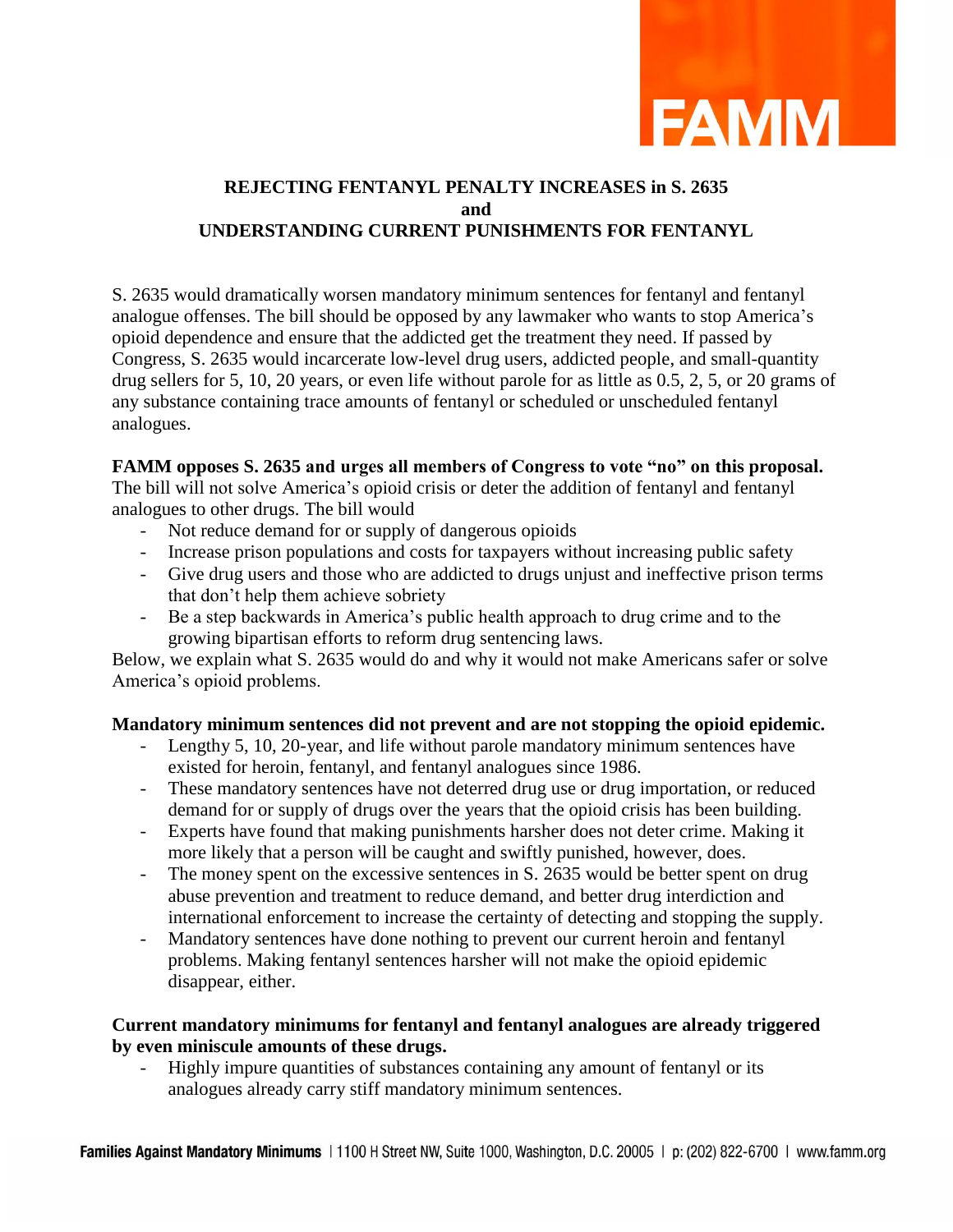

- o Example: 399.9 grams of baking soda mixed with 0.1 grams of fentanyl requires a 10-year mandatory minimum term.
- Punishments are even more severe for analogues of fentanyl, even if the mixture carries only tiny amounts of the analogue drug.
	- o Example: 99.99 grams of baking soda mixed with 0.01 grams of an analogue of fentanyl carries a 10-year mandatory minimum term.

### **Current mandatory minimums for fentanyl and fentanyl analogues already apply to lowlevel drug offenders, not kingpins and major manufacturers.**

- The U.S. Sentencing Commission has repeatedly found that current mandatory minimum sentences apply mostly to those who play low-level roles in drug conspiracies, such as mules, couriers, or street-level sellers – and this holds true in fentanyl cases.<sup>1</sup>
- It is true that a very small amount of fentanyl may prove fatal if misused. Nonetheless, the current fentanyl quantities do seem more reasonably targeted at mid-level or major dealers, manufacturers, or importers. These quantities should not be reduced.

# **S. 2635 would make the fentanyl and fentanyl analogue amounts so small that they would subject users and addicts to sentences that should be reserved for higher-level traffickers.**

- Under S. 2635, a mere  $0.5, 2, 5$ , or 20 grams of a mixture or substance containing fentanyl or an analogue of fentanyl would trigger the 5, 10, 20-year, or life without parole mandatory minimum terms.
- These tiny amounts are likely to be personal use and possession quantities, quantities shared among friends, or quantities sold to maintain a person's own drug addiction.
- Miniscule drug quantities with trace amounts of fentanyl or fentanyl analogues would trigger unjustifiably long mandatory minimum prison terms:
	- o Example: 0.49 grams of crack mixed with 0.01 grams of an analogue of fentanyl would trigger a 5-year mandatory minimum prison term.
	- o Example: 1.99 grams of cocaine mixed with 0.01 grams of fentanyl would trigger a 5-year mandatory minimum prison term.
	- o Example: 4.99 grams of marijuana sprayed with 0.01 grams of fentanyl would trigger a 10-year mandatory minimum prison term.

## **S. 2635 would punish tiny amounts of fentanyl more harshly than larger amounts of heroin, powder cocaine, crack cocaine, PCP, and methamphetamine.**

- Example: 4.99 grams of baking soda mixed with 0.01 grams of an analogue of fentanyl would, under S. 2635, merit the same 10-year mandatory minimum sentence as
	- o 50 grams of pure methamphetamine
	- o 100 grams of pure PCP

 $\overline{a}$ 

- o 280 grams of pure crack cocaine
- o 5,000 grams of pure powder cocaine.

<sup>1</sup> U.S. Sentencing Comm'n, *Public Data Presentation for Synthetic Cathinones, Synthetic Cannabinoids, and Fentanyl and Fentanyl Analogues Amendments* (Jan. 2018) (showing that a majority of defendants sentenced for fentanyl offenses are low-level dealers; of the 51 persons convicted of a fentanyl-related offense in FY 2016, 29 served "street-level dealer," "courier/mule," and "employee/worker" functions).